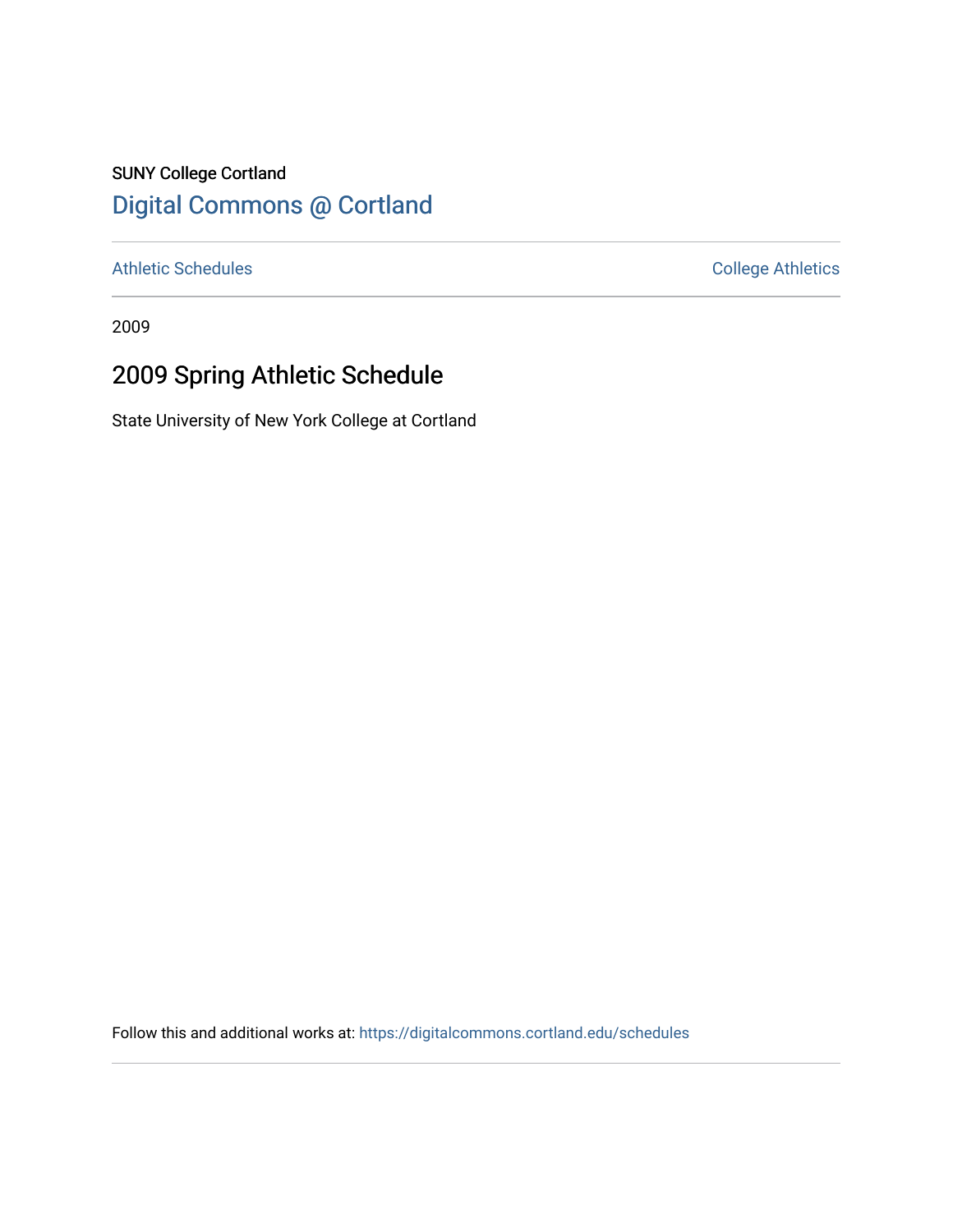# **Ortland**

# 2009 SPRING SPORTS SCHEDULES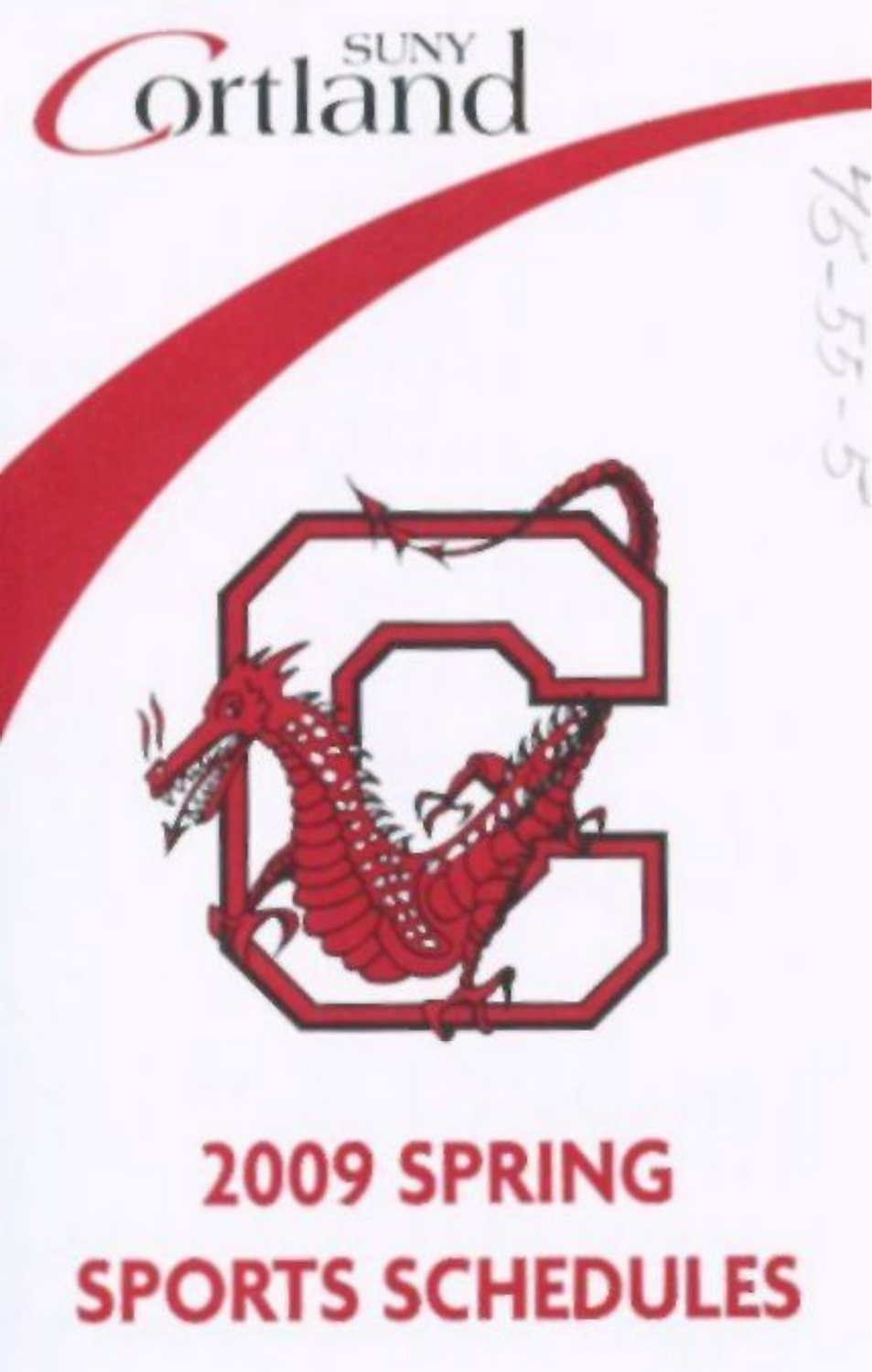#### MEN'S LACROSSE Head Coach: Steve Beville

|       | February |                                                                   |            |
|-------|----------|-------------------------------------------------------------------|------------|
|       | 28 Sat.  | # Western New England (MA) 1:00                                   |            |
| March |          |                                                                   |            |
|       | 4 Wed.   | <b>MONTCLAIR ST. (NJ)</b>                                         | 3:30       |
| 7     | Sat.     | + Gettysburg (PA)                                                 | 1:00       |
|       | 14 Sat.  | = Clarkson                                                        | <b>TBA</b> |
|       | 21 Sat.  | <b>ITHACA</b>                                                     | 1:00       |
|       | 25 Wed.  | at Nazareth                                                       | 3:30       |
| 28    | Sat.     | <b>RIT</b>                                                        | 1:00       |
| April |          |                                                                   |            |
|       | 4 Sat.   | * POTSDAM                                                         | 12:30      |
| 8     | Wed.     | * at Geneseo                                                      | 4:00       |
| 11    | Sat.     | * at Plattsburgh                                                  | 1:00       |
| 15    | Wed.     | * OSWEGO                                                          | 4:00       |
|       | 18 Sat.  | * at Oneonta                                                      | 2:00       |
| 21    | Tue.     | * BROCKPORT                                                       | 4:00       |
| 23    | Thu.     | % St. Lawrence                                                    | 7:00       |
| 26    | Sun.     | * at Morrisville                                                  | 1:00       |
| 29    | Wed.     | <b>SUNYAC Semifinals</b>                                          | <b>TBA</b> |
| May   |          |                                                                   |            |
| 2     | Sat.     | <b>SUNYAC Finals</b>                                              | <b>TBA</b> |
| 6     | Wed.     | NCAA Div. III First Round                                         | <b>TBA</b> |
| 9     | Sat.     | NCAA Div. III Second Round                                        | <b>TBA</b> |
| 13    | Wed.     | NCAA Div. III Quarterfinals                                       | <b>TBA</b> |
| 17    | Sun.     | <b>NCAA Div. III Semifinals</b>                                   | <b>TBA</b> |
| 24    | Sun.     | <b>NCAA Div. III Finals</b><br>(Gillette Stadium; Foxborough, MA) | <b>TBA</b> |
|       |          |                                                                   |            |

- \* SUNYAC game # Yorktown, NY + Massapequa, NY = Sanford, FL % Syracuse. NY
-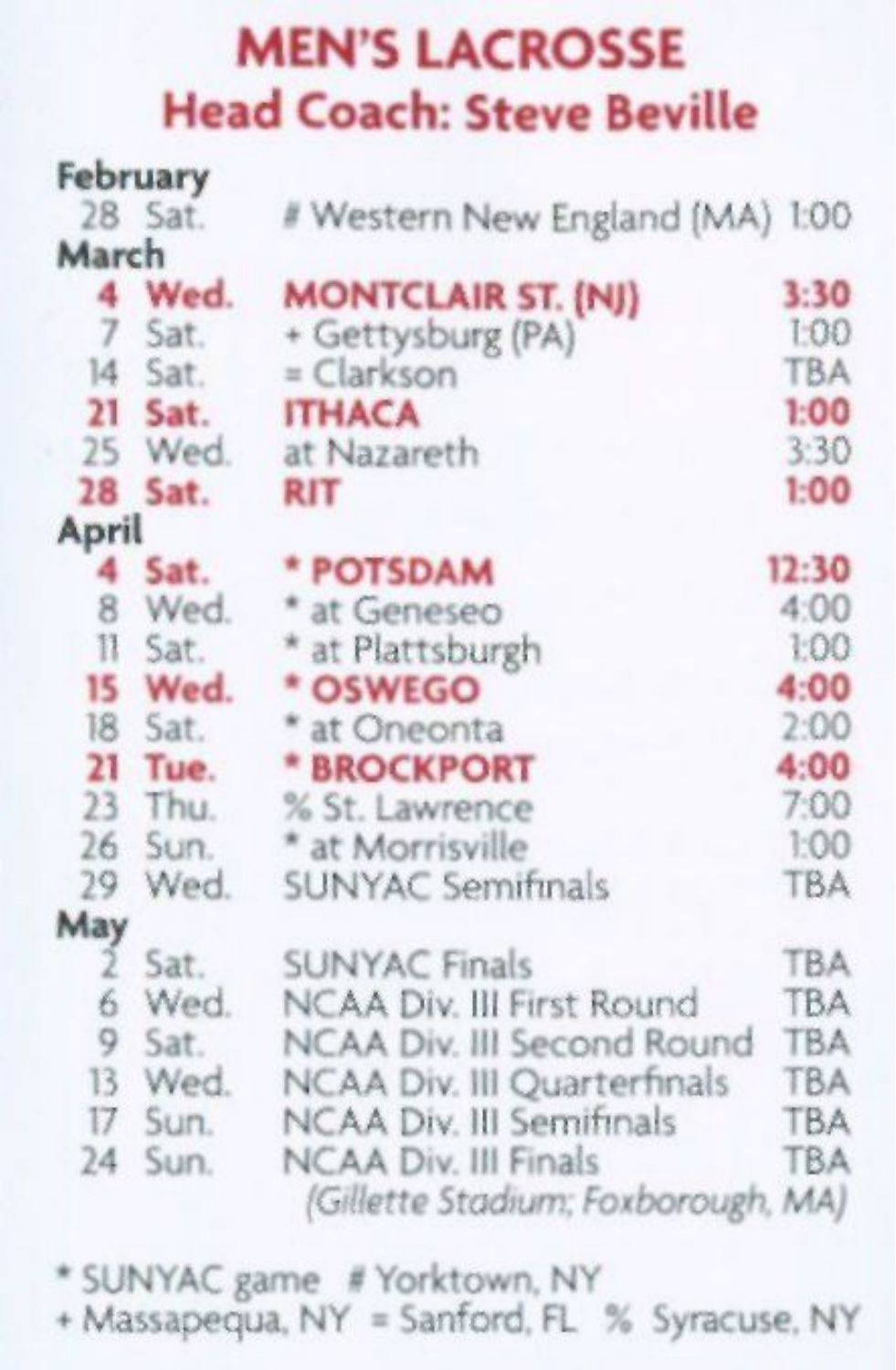## **SOFTBALL Head Coach: Julie Lenhart**

#### **March**

| 8       | Sun.    | # Emory (GA)            | II:00a |
|---------|---------|-------------------------|--------|
| 8       | Sun.    | # Simmons (MA)          | 1:00   |
| 9       | Mon.    | # Ernerson (MA)         | 11:30a |
| 9       | Mon.    | # Penn St. Behrend      | 3:30   |
| 10      | Tue.    | # College of New Jersey | 11:30a |
| 10      | Tue.    | # Manhattanville        | 1:30   |
| 12      | Thu.    | # Pitt-Bradford (PA)    | 1:30   |
| 12      | Thu.    | # Haverford (PA)        | 3:30   |
| 13      | Fri.    | # Rhode Island College  | 1:30   |
| 13      | Fri.    | # Wisconsin Lutheran    | 5:30   |
|         | 20 Fri. | at Muhlenberg (PA) (2)  | 3:30   |
| 21      | Sat.    | at Swarthmore (PA) (2)  | 1:00   |
| 25      | Wed.    | at Ithaca (2)           | 3:00   |
|         | 31 Tue. | * NEW PALTZ (2)         | 3:00   |
| April   |         |                         |        |
|         | 3 Fri.  | * at Morrisville (2)    | 3:00   |
| 4       | Sat.    | <b>ROCHESTER (2)</b>    | 2:00   |
| 7       | Tue.    | * OSWEGO (2)            | 3:00   |
| 10      | Fri.    | * BUFFALO ST. (2)       | 3:00   |
| $^{11}$ | Sat.    | * FREDONIA (2)          | 1:00   |
|         | 14 Tue. | * ONEONTA (2)           | 3:00   |
|         | 17 Fri. | * at Geneseo (2)        | 3:00   |
|         | 18 Sat. | * at Brockport (2)      | 1:00   |
|         |         |                         |        |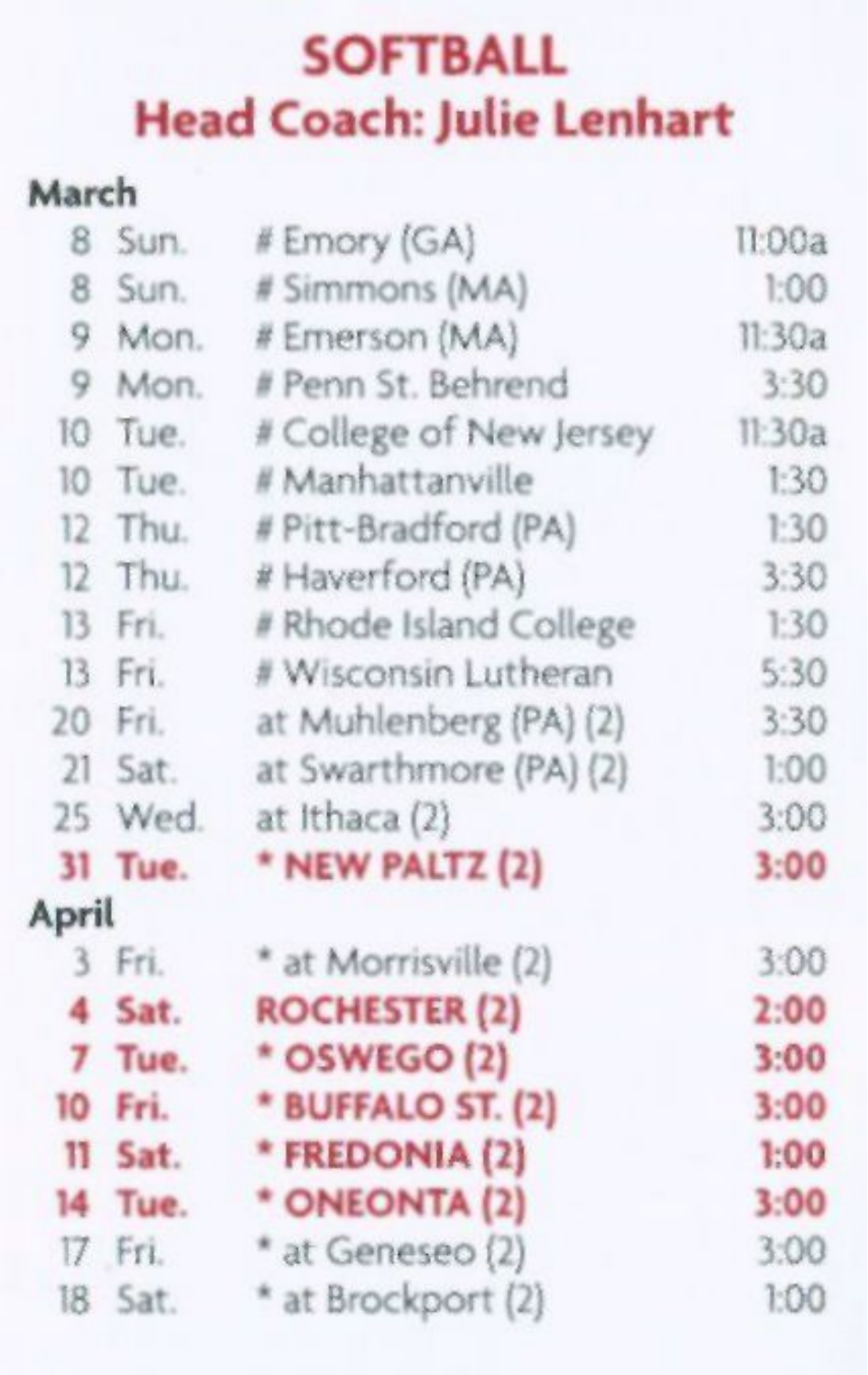| $21$ Tue. | at St. John Fisher (2)          | 3:00       |
|-----------|---------------------------------|------------|
| 24 Fri.   | * at Plattsburgh (2)            | 3:00       |
| 25 Sat.   | * at Potsdam (2)                | 1:00       |
|           | 30-3 Thu-Sun, SUNYAC Tournament | <b>TBA</b> |
|           | (at regular season champion)    |            |

#### **May**

7-11 Thu-Mon. NCAA Div. III Regionals TBA 15-19 Fri.-Tue. NCAA Div. Ill World Series TBA *(Montclair St. (NJ) University)* 

\* SUNYAC games (2) Doubleheader .# NTC Spring Games (Clermont. FL)

#### **SUNY CORTLAND QUICK FACTS**

**Founded: 1868 Enrollment: 7,056 Nickname: Red Dragons Colors: Red and White President: Dr. Erik J. Bitterbaum Dir. of Athletics: Dr. Joan Sitterly Athletic Affiliations: NCAA Div. Ill, Eastern College Athletic Conf. (ECAC) Conference: State University of New York Athletic Conference (SUNYAC)**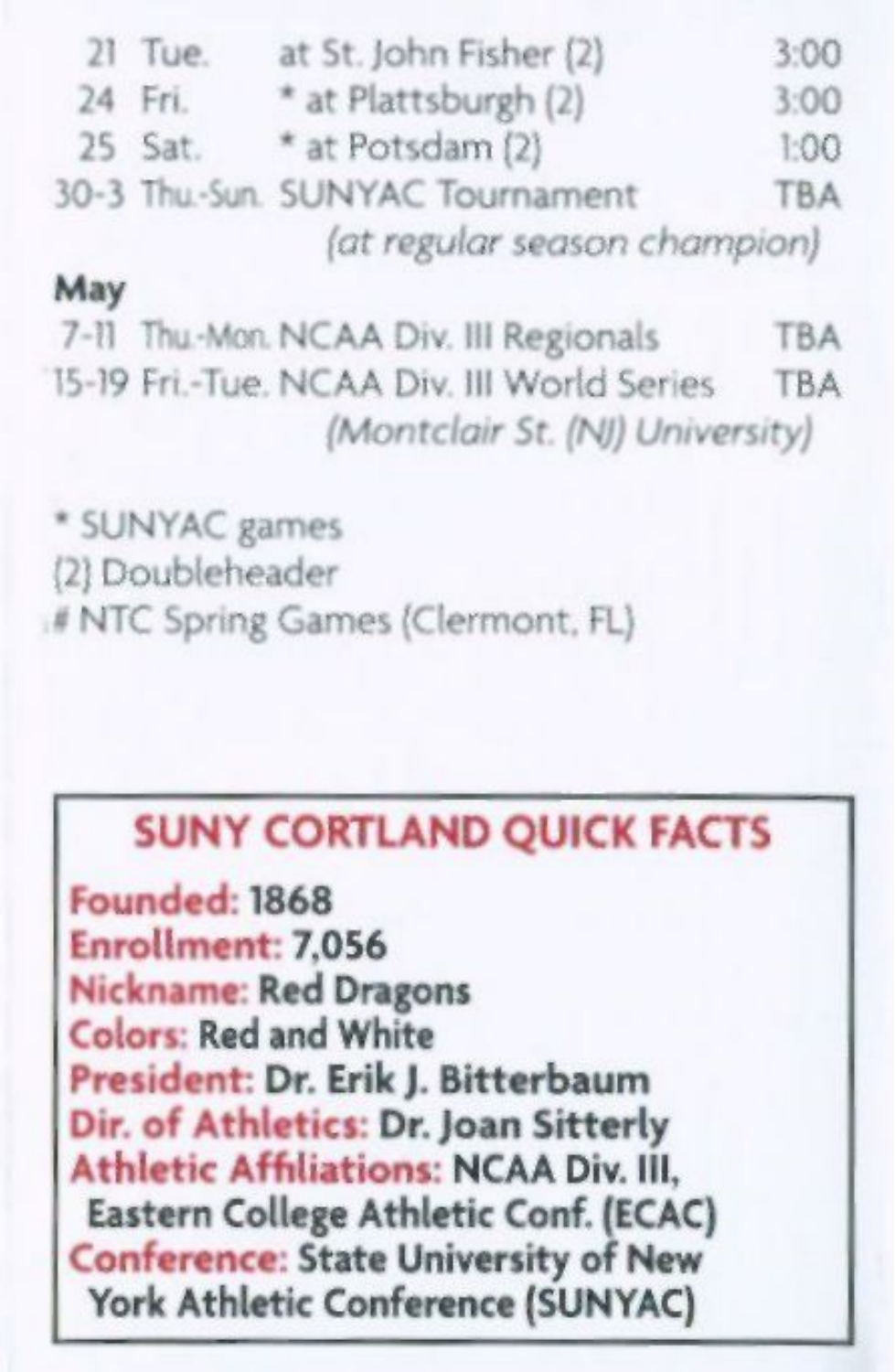## MEN'S and WOMEN'S OUTDOOR TRACK and FIELD Head Coach: Steve Patrick

| March |                                                                              |            |
|-------|------------------------------------------------------------------------------|------------|
|       | 28 Sat. at Ithaca Invitational                                               | <b>TBA</b> |
| April |                                                                              |            |
|       | 3-4 Fri.-Sat. at Princeton (NJ) Invitational                                 | <b>TBA</b> |
|       | 10-11 Fri.-Sat. at Bucknell (PA) Outdoor Classic TBA                         |            |
|       | 17-18 Fri.-Sat. CORTLAND CLASSIC                                             | <b>TBA</b> |
|       | 23-25 Thu - Sat. at Penn Relays                                              | <b>TBA</b> |
|       | 26 Sun. at Cornell Big Red Invitational                                      | <b>TBA</b> |
| May   |                                                                              |            |
|       | 1-2 Fri.-Sat. SUNYAC Championships<br>(at Oneonta)                           | <b>TBA</b> |
|       | 10 Sun. Last Chance Meet                                                     | TBA        |
|       | 14-15 Thu.-Fri. ECAC Div. III Championships<br>(at Springfield (MA) College) | TBA        |
|       | 21-23 Thu.-Sat. NCAA Div. III Championships<br>(at Marietta (OH) College)    | <b>TBA</b> |

## CORTLAND ATHLETICS WEB SITE www.cortlandreddragons.com

## CORTLAND SPORTS HOTLINE (607) 753-2521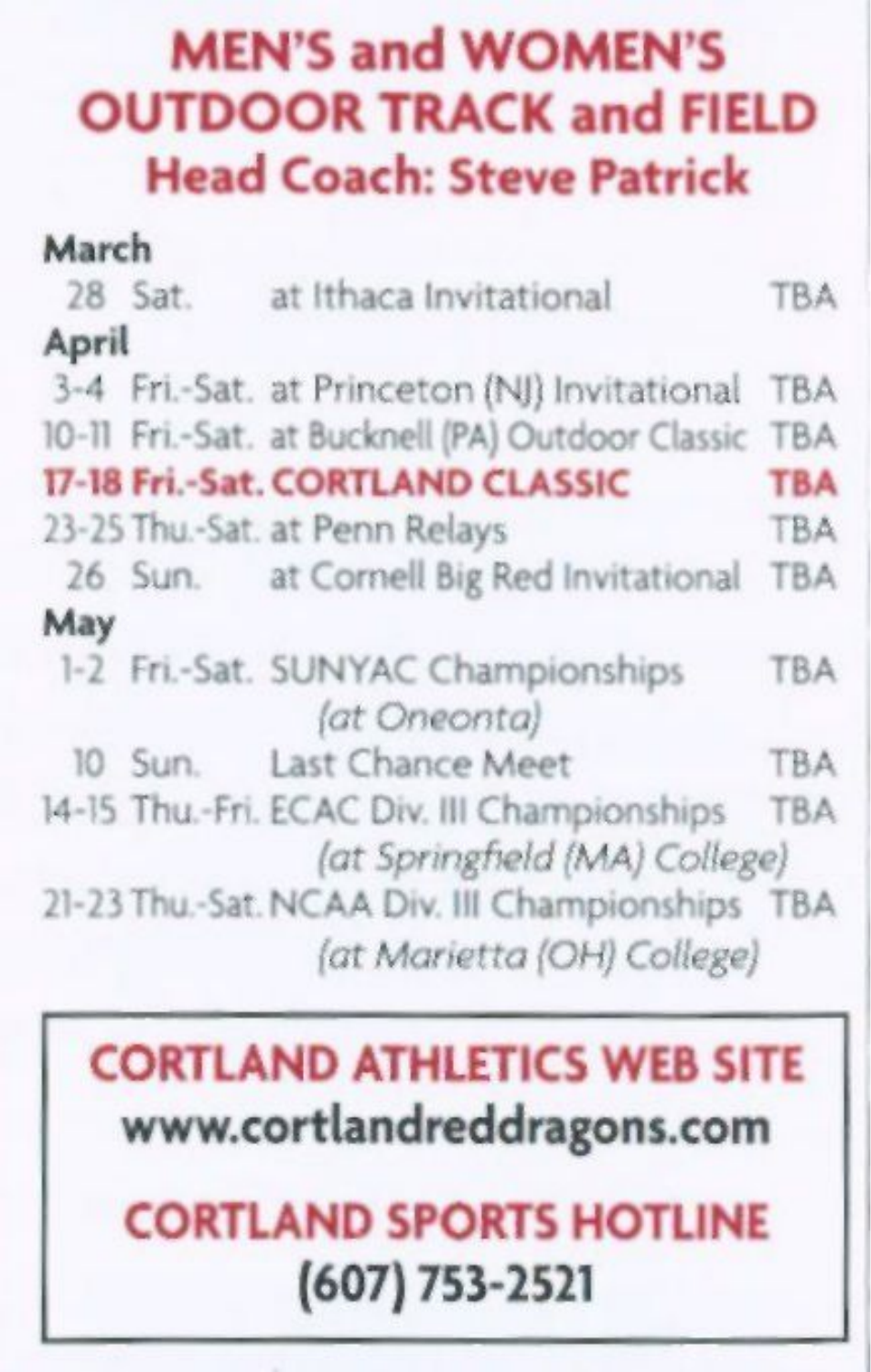#### WOMEN'S TENNIS Head Coach: Tom Spanbauer

| March |         |                         |            |
|-------|---------|-------------------------|------------|
|       | 28 Sat. | at Elmira               | 11:00a     |
| April |         |                         |            |
|       | 14 Tue. | <b>WELLS</b>            | <b>TBA</b> |
|       | 20 Mon. | at William Smith        | 4:00       |
|       | 25 Sat. | at New Paltz Tournament | <b>TBA</b> |

## WOMEN'S GOLF Head Coach: Mike Discenza

#### March

28-29 Sat.-Sun. at McDaniel (MD) Invitational TBA

April

4-5 Sat.-Sun. at Vassar Invitational TBA 18-19 Sat.-Sun. at Amherst (MA) Tournament TBA

26-27 Sun.-Mon. SALLY WALLACE INVITATIONAL TBA

#### HOME GAMES IN RED CAPS

*(Times are p.m. unless noted with an ~a") (All schedules subject to change)* 

*Commercial use of these schedules is not permitted without the consent of SUNY Cortland A thletics*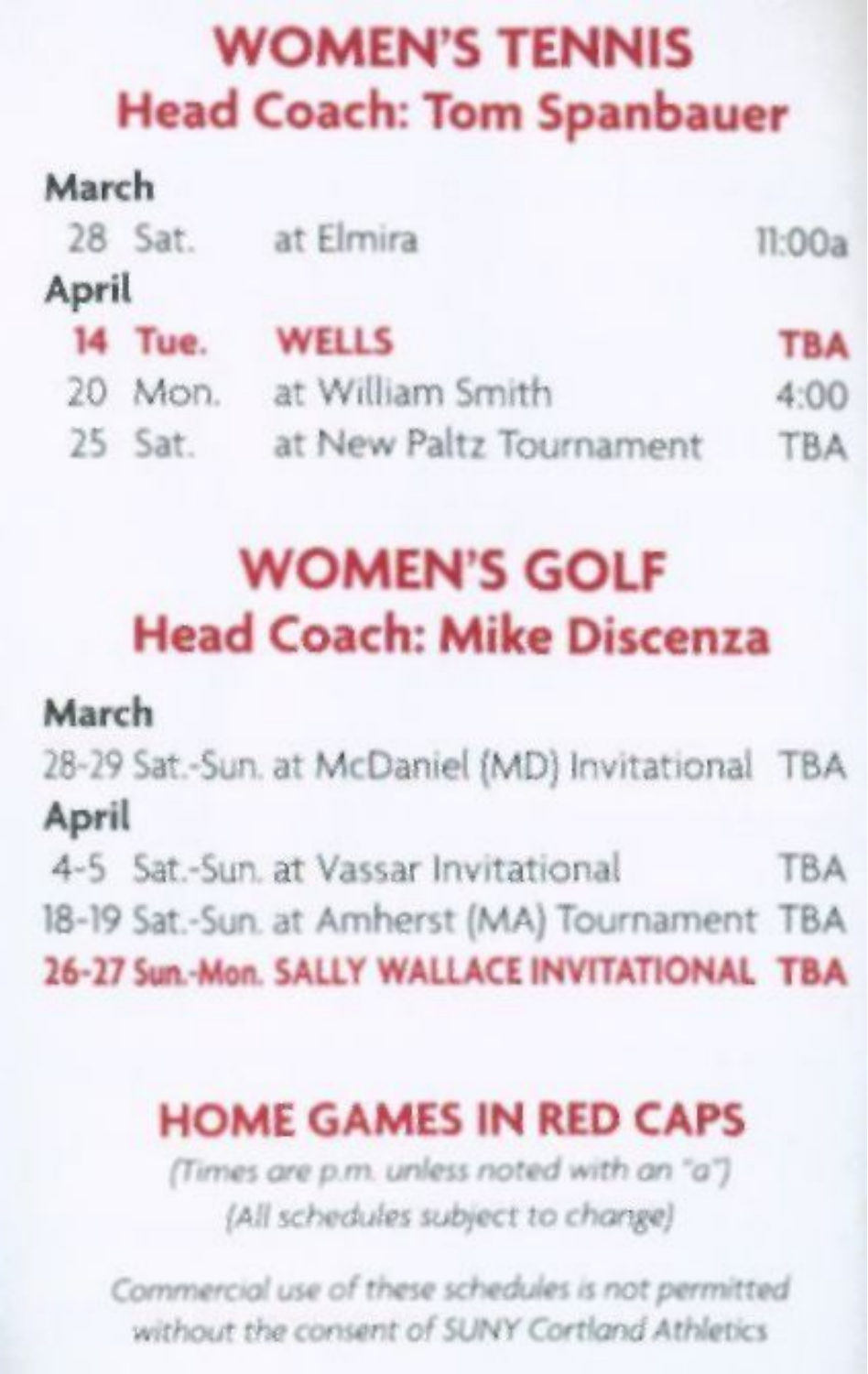# BASEBALL Head Coach: Joe Brown

|       | February       |                         |       |
|-------|----------------|-------------------------|-------|
|       | 20 Fri.        | at Salisbury (MD)       | 2:00  |
|       | 21 Sat.        | at Mary Washington (VA) | 1:00  |
|       | 22 Sun.        | at Catholic (DC) (2)    | 12:00 |
| March |                |                         |       |
|       | 8 Sun.         | # RPI                   | 2:45  |
|       | 9 Mon.         | # Thomas More (KY)      | 1:30  |
|       | 10 Tue.        | # Webster (MO)          | 12:30 |
|       | 11 Wed.        | # Salve Regina (RI)     | 12:00 |
|       | 12 Thu.        | # Rhode Island College  | 3:30  |
|       | 13 Fri.        | # Messiah (PA)          | 7:30  |
|       | 14 Sat.        | # Clarkson (2)          | 1:00  |
|       | 20 Fri.        | at Farmingdale          | 4:30  |
|       | 21 Sat.        | at Montclair St. (NJ)   | 2:00  |
|       | 22 Sun.        | at Manhattanville (2)   | 12:30 |
|       | 24 Tue.        | <b>ROCHESTER</b>        | 3:00  |
|       | 25 Wed.        | at Mount St. Vincent    | 3:30  |
|       | <b>28 Sat.</b> | * OSWEGO (2)            | 12:00 |
|       | 29 Sun.        | <b>CAZENOVIA</b>        | 1:00  |
| April |                |                         |       |
|       | 1 Wed.         | <b>ITHACA</b>           | 4:00  |
|       | 4 Sat.         | * at Brockport (2)      | 12:00 |
|       | 5 Sun.         | * at Fredonia (2)       | 12:00 |
|       |                |                         |       |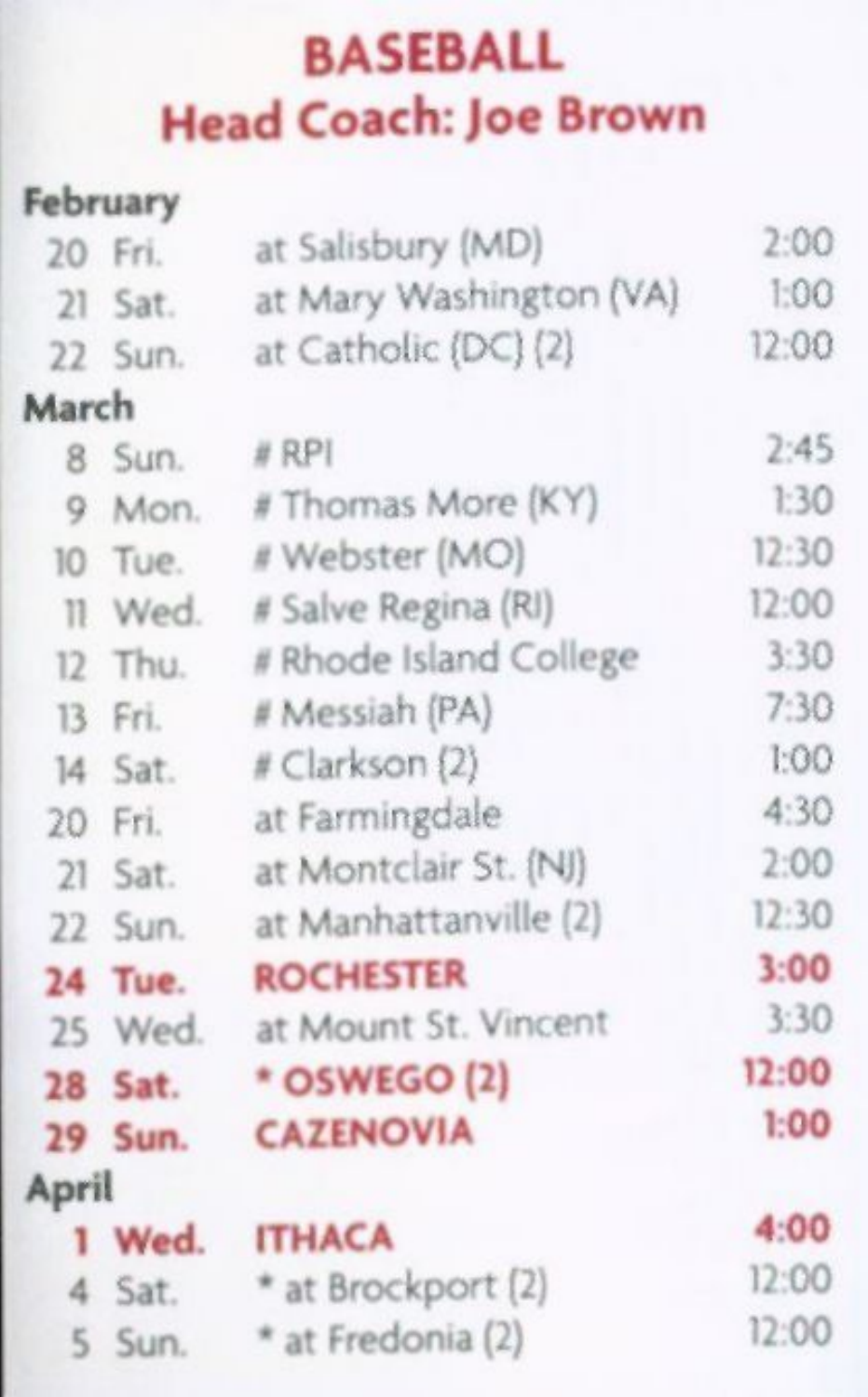| 8   | Wed.    | <b>OLD WESTBURY</b>                                          | 3:30       |
|-----|---------|--------------------------------------------------------------|------------|
| 10  | Fri.    | ST. JOSEPH'S (NY) (2)                                        | 1:00       |
| 11  | Sat.    | <b>KEYSTONE (PA)</b>                                         | 2:00       |
| 14  | Tue.    | at St. John Fisher                                           | 3:30       |
| 15  | Wed.    | at Ithaca                                                    | 4:00       |
|     | 18 Sat. | * ONEONTA (2)                                                | 12:00      |
| 19  | Sun.    | * NEW PALTZ (2)                                              | 12:00      |
|     | 22 Wed. | at Keystone (PA)                                             | 3:30       |
|     | 25 Sat. | * at Plattsburgh (2)                                         | 12:00      |
| May |         |                                                              |            |
|     |         | 1-3 Fri.-Sun. SUNYAC Tournament                              | <b>TBA</b> |
|     |         | (at regular season champion)                                 |            |
|     |         | 5 Tue. Hamilton (Delutis Field; Rome) 7:00                   |            |
|     |         | 13-17 Wed-Sun. NCAA Div. III Regional                        | <b>TBA</b> |
|     |         | 22-26 Fri.-Tue. NCAA Div. III World Series<br>(Appleton, WI) | <b>TBA</b> |

\* SUNYAC games (2) Doubleheader # Florida Spring Trip Winter Haven -3/8,11,13-14 Auburndale - 3/9-10,12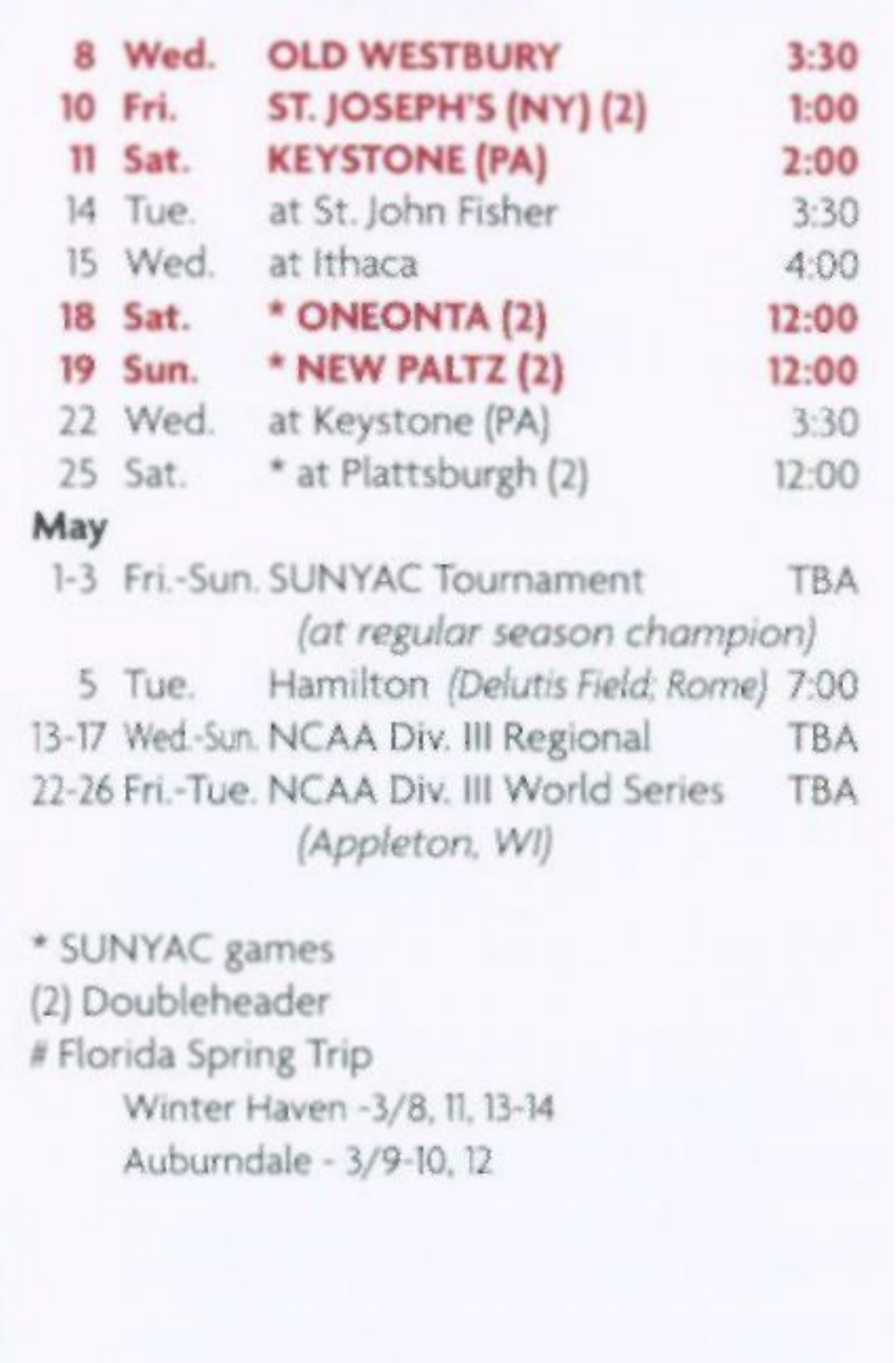#### **WOMEN'S LACROSSE Head Coach: Kathy Taylor**

| March     |                           |                                                                                                                                                                                                                                                                            |
|-----------|---------------------------|----------------------------------------------------------------------------------------------------------------------------------------------------------------------------------------------------------------------------------------------------------------------------|
| 10 Tue.   |                           |                                                                                                                                                                                                                                                                            |
| Thu.      | at Davidson (NC)          | 6:00                                                                                                                                                                                                                                                                       |
| 17 Tue.   | <b>ROCHESTER</b>          | 4:00                                                                                                                                                                                                                                                                       |
| $21$ Sat. | at College of New Jersey  | 1:00                                                                                                                                                                                                                                                                       |
| 24 Tue.   | at Hamilton               | 4:00                                                                                                                                                                                                                                                                       |
| 28 Sat.   | at Ithaca                 | 1:00                                                                                                                                                                                                                                                                       |
| Tue.      | * GENESEO                 | 4:00                                                                                                                                                                                                                                                                       |
| April     |                           |                                                                                                                                                                                                                                                                            |
| 1 Wed.    | <b>WILLIAM SMITH</b>      | 4:00                                                                                                                                                                                                                                                                       |
| Sat.      | * OSWEGO                  | 4:00                                                                                                                                                                                                                                                                       |
| Tue.      | * BROCKPORT               | 4:00                                                                                                                                                                                                                                                                       |
| Il Sat.   | * at Fredonia             | 1:00                                                                                                                                                                                                                                                                       |
| 13 Mon.   | <b>UNION</b>              | 4:00                                                                                                                                                                                                                                                                       |
| 14 Tue.   | * at New Paltz            | 3:00                                                                                                                                                                                                                                                                       |
| 18 Sat.   | * MORRISVILLE             | 1:00                                                                                                                                                                                                                                                                       |
| $21$ Tue. |                           | 4:00                                                                                                                                                                                                                                                                       |
| 25 Sat.   | * at Buffalo St.          | 1:00                                                                                                                                                                                                                                                                       |
| Tue.      | * POTSDAM                 | 4:00                                                                                                                                                                                                                                                                       |
|           |                           |                                                                                                                                                                                                                                                                            |
|           |                           | TBA                                                                                                                                                                                                                                                                        |
|           | NCAA Div. III First Round | <b>TBA</b>                                                                                                                                                                                                                                                                 |
|           |                           | <b>TBA</b>                                                                                                                                                                                                                                                                 |
|           |                           | <b>TBA</b>                                                                                                                                                                                                                                                                 |
|           |                           |                                                                                                                                                                                                                                                                            |
|           |                           | at Christopher Newport (VA)12:00<br>* at Oneonta<br>1-2 Fri.-Sat. SUNYAC Tournament<br>(at regular-season champion)<br>6 Wed<br>9-10 Sat.-Sun. NCAA Div. III Regionals<br>16-17 Sat.-Sun. NCAA Div. III Semifinals/Finals<br>(Roanoke College; Salem, VA)<br>* SUNYAC game |